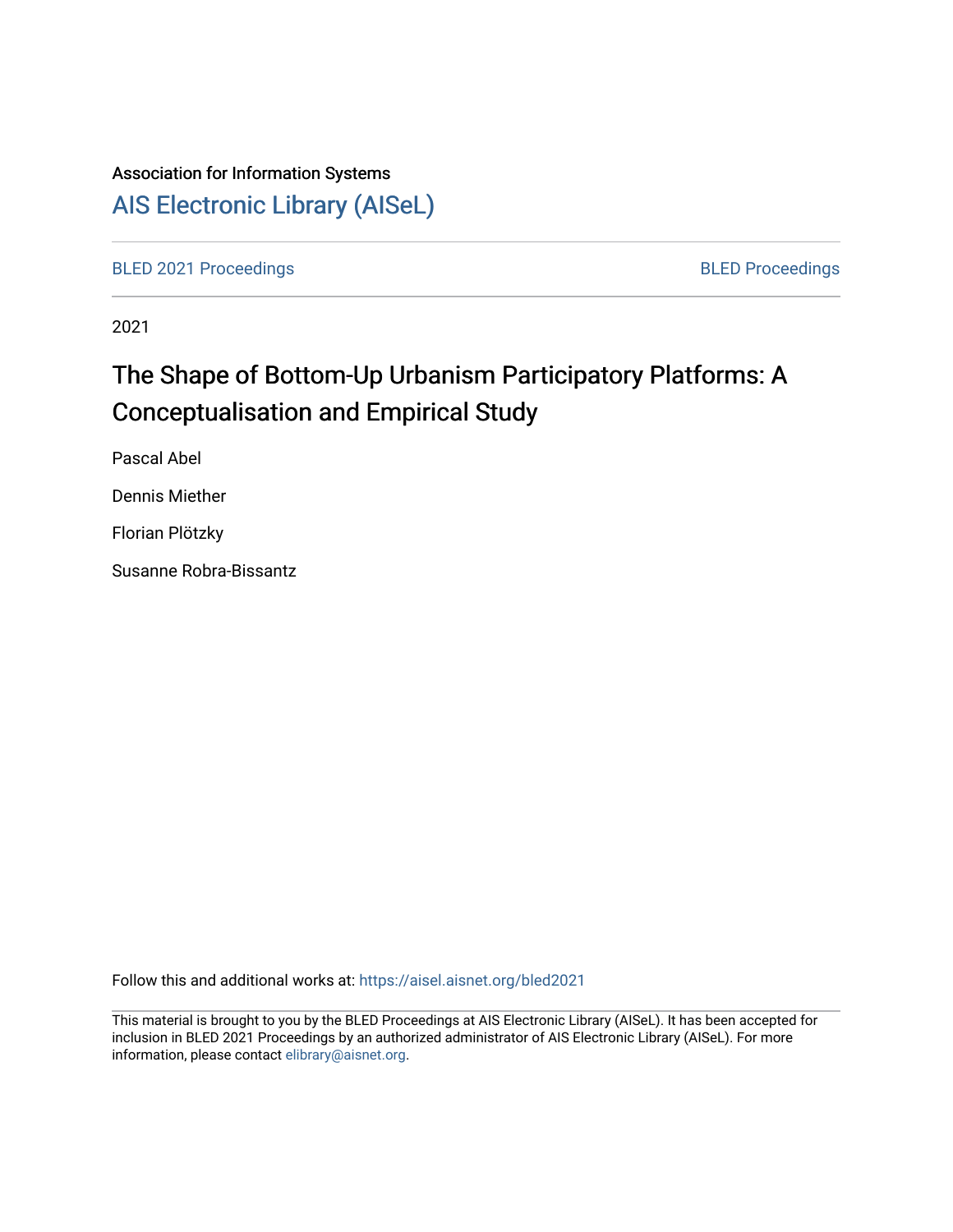## **THE SHAPE OF BOTTOM-UP URBANISM PARTICIPATORY PLATFORMS: A CONCEPTUALISATION AND EMPIRICAL STUDY**

## PASCAL ABEL,<sup>1</sup> DENNIS MIETHER,<sup>1</sup> FLORIAN PLÖTZKY<sup>2</sup> & SUSANNE ROBRA-BISSANTZ<sup>1</sup>

<sup>1</sup>Technische Universität Braunschweig, Chair of Information Management, Braunschweig, Germany; e-mail: p.abel@tu-braunschweig.de, d.miether@tu-braunschweig.de, s.robra-bissantz@tu-braunschweig.de <sup>2</sup>Technische Universität Braunschweig, Institute for Information Systems, Braunschweig, Germany; e-mail: ploetzky@ifis.cs.tu-bs.de

**Abstract** Citizens around the world are changing their urban environment through bottom-up projects**.** They are increasingly using digital platforms to come together. From the perspective of smart city research, this form of participation and interaction with city administrations has not yet been researched and defined. In our study we suggest a conceptualisation of bottomup urbanism participatory platforms and analysed 143 platforms. We identified 23 platforms as our study sample. They vary in their focus from implementation to funding or discussion. Therefor we found a broad range of participation mechanisms. A wide range of employment or voluntary work of staff members was shown. A heterogeneous picture also emerged regarding other characteristics (e.g. funding size, users or number of projects). One thing they have in common is their good cooperation with cities and regional actors.

**Keywords:** participatory platforms, bottom-up urbanism, smart city, self-governance, public discourse



DOI https://doi.org/10.18690/978-961-286-485-9.33 ISBN 978-961-286-485-9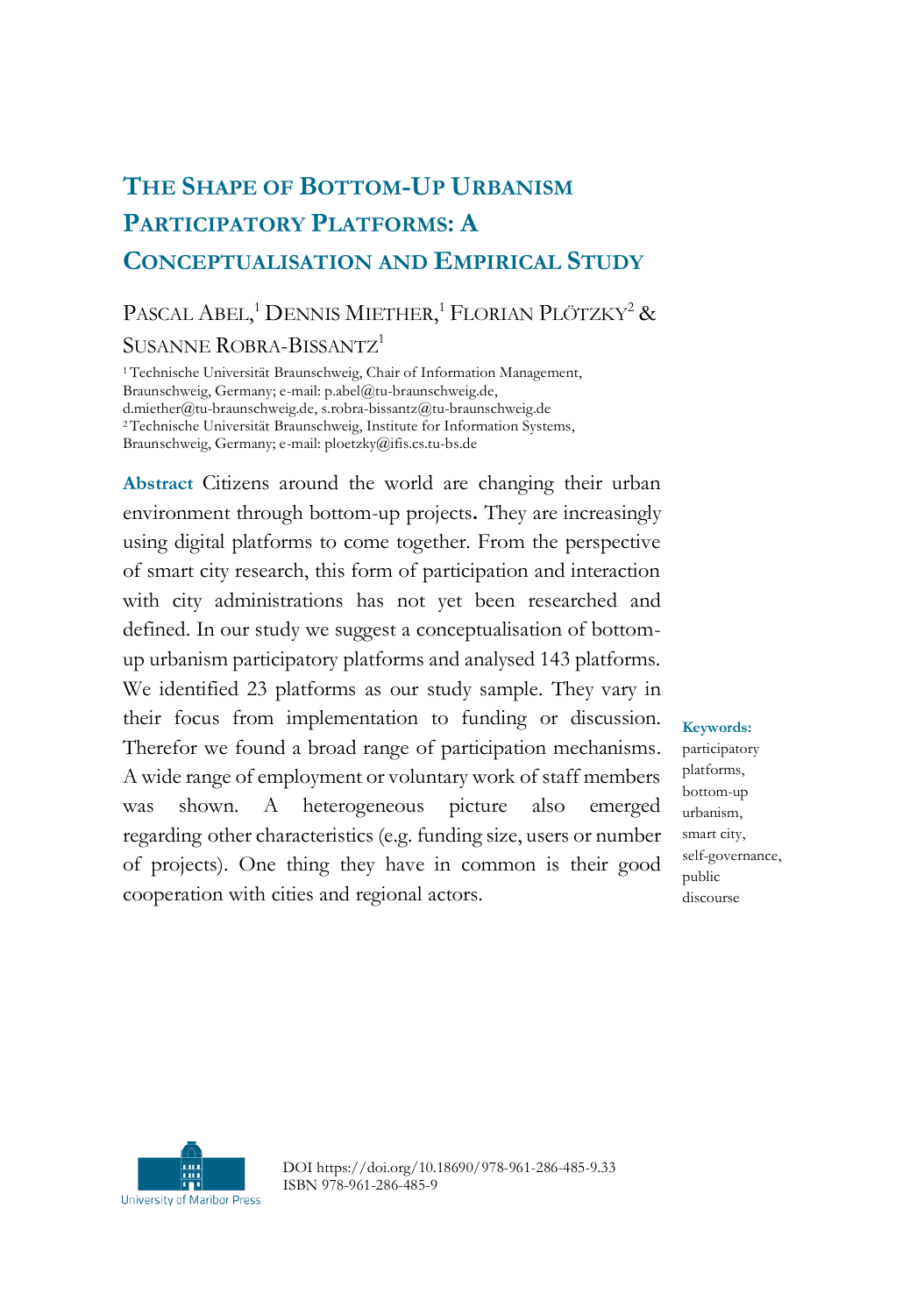#### **1 Introduction**

In the notion of smart city initiatives local governments have an increasing interest in more citizen-centric approaches for future cities (Cardullo & Kitchin, 2019). They form "smart", new ways to tackle the challenges of the future. Those lay within the facets of economy, people, governance, mobility, environment and living (Lombardi, Giordano, Farouh, & Yousef, 2012). In order to adapt, local governments evolve with a growing importance for new governance strategies where the cities reflect their processes and role understanding. Gil-Garcia et al. (2020) address how governments of smart cities interact with their citizens and identify the dimensions of information availability, transparency, participation, collaboration and information technologies. Through participation the local governments perspective changes as does the citizens perspective. In Foth's (2017) Cities 4.0 concept the governments change from administrator to collaborator and citizens from residents to co-creators. From this point of view we see a collaborative approach with both partners meeting in a new "middle". It is a shift from designing for the citizens to giving them the right to change or even reinvent their urban environment.

Under the umbrella term of bottom-up urbanism citizens revive an unused building into a community cinema, organize street festivals or transform a fridge into a booksharing shelve. Those and other activities are carried out by citizens from Detroit to Paris and from Christchurch to Vienna. Those initiatives are seen as a driver for urban innovation (Caragliu, Del Bo, & Nijkamp, 2011) by building an experimental environment (Anttiroiko, 2016). In this environment the cities can adapt through the actions of citizens in response of ongoing changes in society (Silva, 2016).

Since bottom-up urbanism is seen as an alternative to the top-down approach of planned environments (de Waal & de Lange, 2019) the role of city planners is changing: where planners previously developed projects for urban space, now the development of digital platforms for the engagement of the citizens is becoming a central task (Ertiö & Bhagwatwar, 2017). Those platforms differ in their functionalities (e.g. post ideas, discuss topics) and offer a broad range of participation levels (Falco & Kleinhans, 2018). Senbel & Church (2011) proposed a broadly used concept to distinguish participation levels on digital platforms.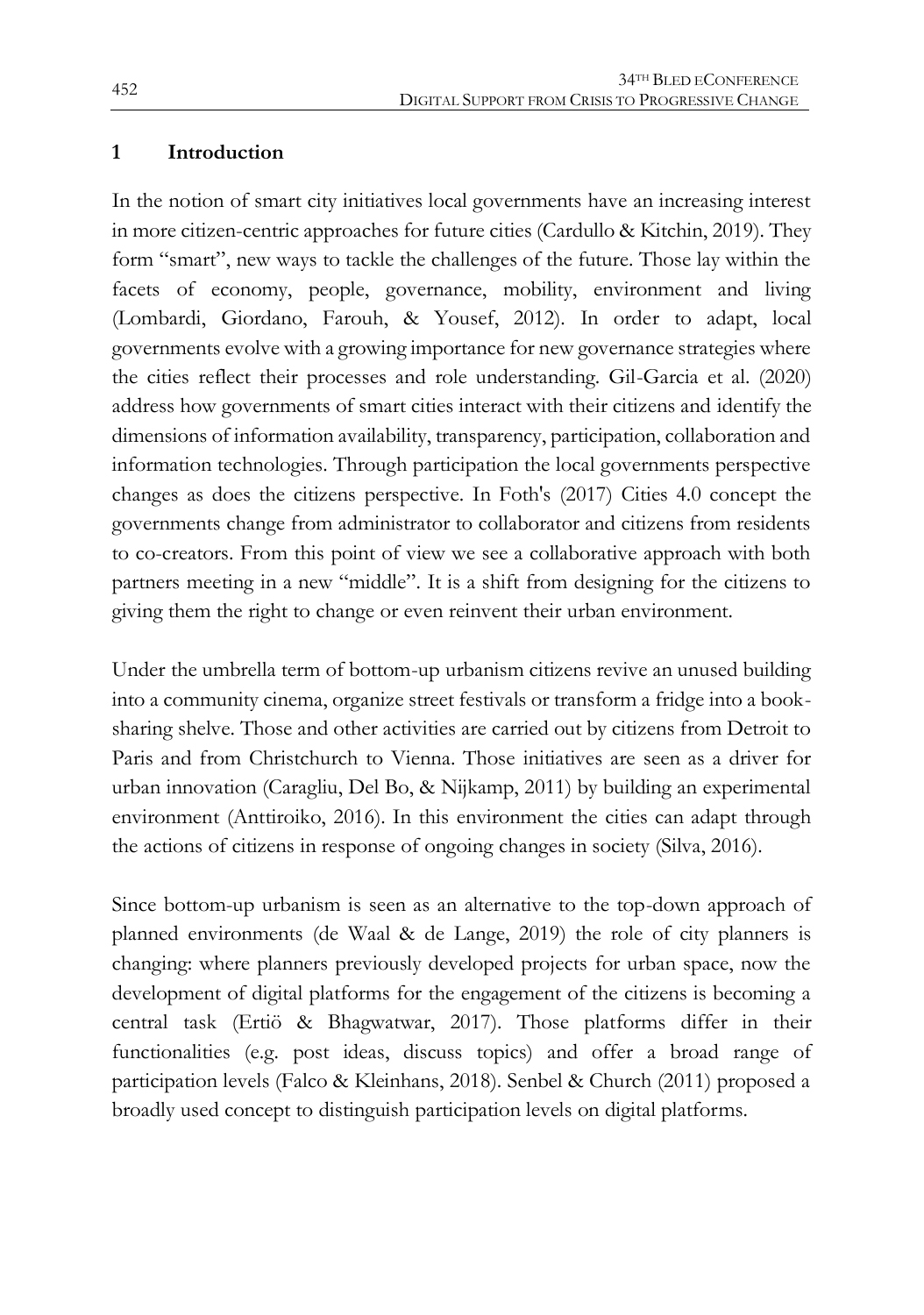Participation on the lowest level in this regard can be seen as simply being provided with information. The middle layers of the model by Senbel & Church (2011) allow citizens to participate by contribution of ideas and by getting inspiration for instance by using polls or inviting citizens directly for their opinions on a certain issue. The higher levels finally allow citizens to join the planning and design process along with the possibility of creating their own neighbourhood plans. However, the model misses citizen control (highest level) as proposed by Arnstein (1969), which is described as self-governance in smart city research (Zhilin, Klievink, & de Jong, 2019).

The lower, middle and higher level had been broadly researched (Desouza & Bhagwatwar, 2014; Ertiö & Bhagwatwar, 2017; Falco & Kleinhans, 2018; Gün, Demir, & Pak, 2019) but the implementation of platforms supporting higher levels of participation did not fulfil the users needs yet, as reported by empirical studies (Gün, Demir, & Pak, 2019). Mostly because the engaging mechanisms have not yet developed (Ertiö, 2015) and practitioners often fail to further improve and provide the funding for their platforms (Abel, Stuwe, & Robra-Bissantz, 2019). That leads us to the demand to further investigate and understand platforms of the highest level of participation with a focus on platforms supporting citizen projects. Researchers distinguish the importance of self-governance as a part of the broad concept of smart cities (Zhilin et al., 2019), which will be discussed in section 2.1 in detail. However, there is a lack of concrete concepts regarding self-governance in this context and the differentiation towards other concepts remains unclear (Rauws, 2016). That causes planners and cities to undervalue self-governance. The outcome of this study focuses on the research question:

How are bottom-up urbanism participatory platforms conceptualized?

In part A of this paper we derive a definition of bottom-up urbanism participatory platforms. Which, in part B, is evaluated in the field by analyzing 143 platforms. We then provide a detailed view on 26 platforms identified as bottom-up urbanism participatory platforms.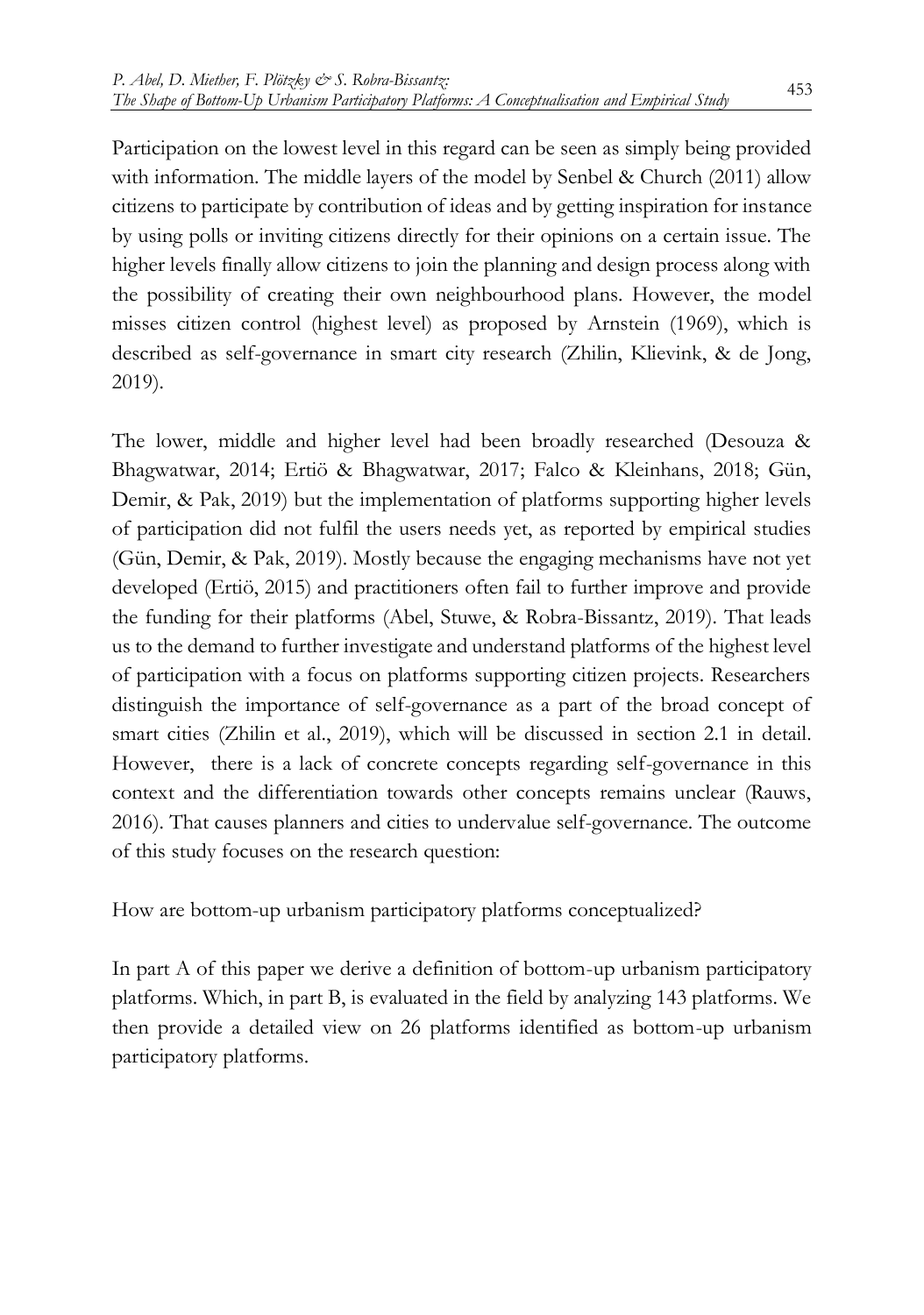#### **2 Conceptualisation**

The percentage of people living in cities is growing and growing (Statista, 2020). Hence it is necessary to think about the future of cities which should be built to fulfill citizens needs and enable them to participate in their environment. In smart city concepts Gil-Garcia et al. (2020) identified interaction dimensions and Nam & Pardo (2011) offer three main components that seem to be at the core of it: technology factors, human factors and institutional factors. The connection and interplay of those factors is where investment into smart cities enhances quality of life and provides sustainable growth (Caragliu et al., 2011).

Zhilin et al. (2019) sees smart cities as an onion where the layers are connected and build apon each other. In our conceptualisation of bottom-up urbanism participatory platforms we are going to describe those layers in the following sections and bring them together in form of a definition in the last section (2.5).

#### **2.1 Future cities and the public discourse**

Future cities are often discussed as smart cities in the public and academic discourse. Oftentimes the definition is limited to technical solutionism like the smart city being a collection of services and the consumption of internet technologies (Walser & Haller, 2016). This focus is also described as the "Control Room" vision of a smart city where the focus of a city is laid on central optimization and the city as a service (de Waal & Dignum, 2017). However, the result of this de-subjectivism of citizens most likely leads to less participation because the only role for citizens is to be data provider for companies selling technology-centered smart city solutions (Keymolen & Voorwinden, 2020).

De Waal & Dignum (2017) also envision "Smart Citizens". The latter being a counter-argument regarding the Control Room vision described before. In it, citizens and civic organizations use digital technologies to mobilize themself, act together and claim self-governance (de Waal & Dignum, 2017). Additionally, the municipality uses digital technologies to optimize their citizen centered processes but is still the main regulator in the city. On the one hand we have citizen engagement (e.g. bottom-up urbanism) and on the other hand the municipality setting the legislative frame.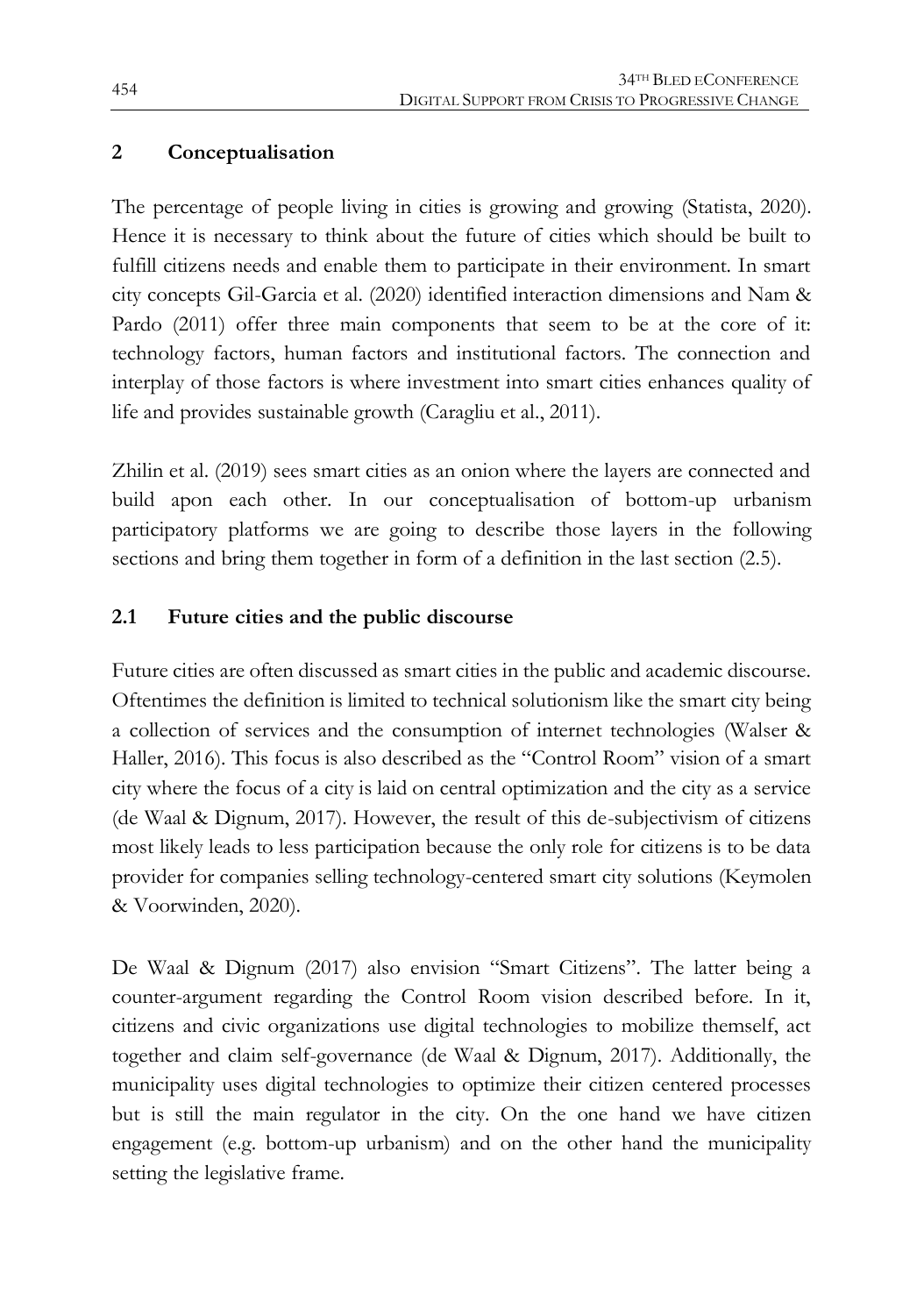The concept of smart cities differs from concrete to vague ideas and can be better understood as "urban imaginaries" with a set of "visions, hopes, and fears – rational or irrational, fact based or emotionally appealing" (de Waal, 2011). Rather than having a clear agenda to reach a specific "what", smart cities evolve as "working arrangements" (Cowley, Joss, & Dayot, 2018) with multiple processes that need to be under constant evaluation and adapted if needed. A smart city is better seen as discourse with constant change that "may become the new 'normal'" and lead to "new rules and routines, in laws, in new business models, in new roles for actors, and even in newly shared values" (Hajer, 2016). However, this requires the realization of concrete projects rather than vague discussions of possibilities (Schinkel, Jain, & Schröder, 2014). In this regard, citizens all over the world already find new ways to take part in the discourse and prototype their understating of future by changing their surroundings.

#### **2.2 Participation: When citizens really take their part**

With Arnstein's (1969) Ladder of Participation a formulation to more power in urban planning for citizens began. She imagined a society that is more equal and saw the path to success by participating and transfering power to the citizens (Cardullo & Kitchin, 2019). At the same time Lefebvre (1968) criticized the development of cities with capitalism interests under control of the government and proclaimed the "right to the city" as a self-determined space for citizens.

In the notion of smart cities the self-determined space shifted towards the question of governance or who has to decide? Decision-making is traditionally lying in the hand of public actors but it is debated how a policy process is organised and how non-governmental actors such as citizens are involved.

Kooiman (2003) structures governance modes in hierarchical governance, selfgovernance and co-governance. The mode self-governance sets the nongovernmental actors in the center and the government to the side. It can be divided in terms of actors, powers and rules (Arnouts, van der Zouwen, & Arts, 2012).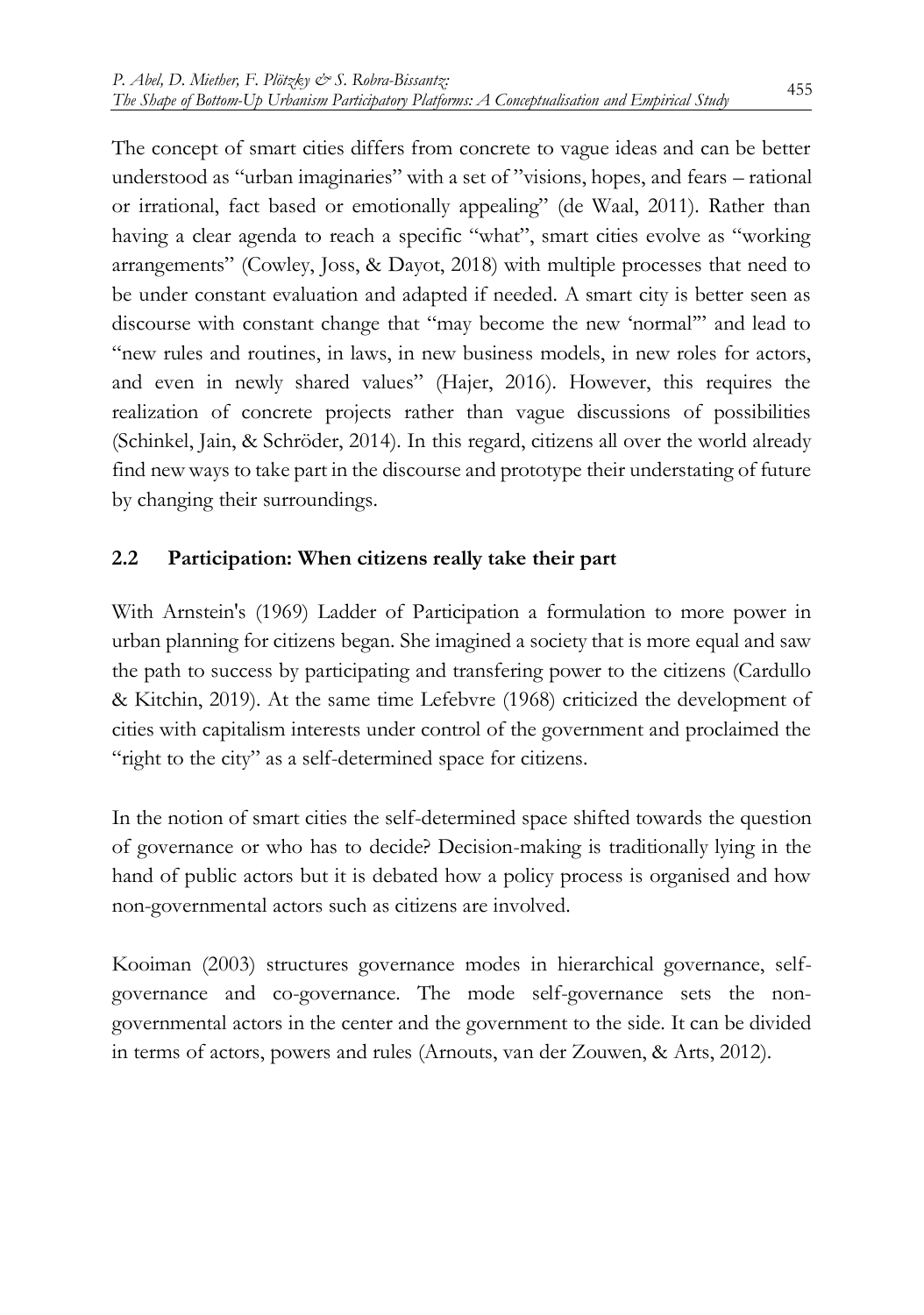The Actors are citizens that actively participate to achieve a common goal, have the power in decision making and the form of internal coordination they choose (Zhilin et al., 2019). They operate in a high degree of freedom but are guided by rules of their own and by the government.

Acting within this mode of self-governance the individual intentions are transformed into a collective intent (Rauws, 2016). This transformation can be better seen as an ongoing process than a status quo. As the actors question and transform the urban environment the shape of the governance system itself is always questioned and iterated by non-governmental actors and the government.

Where Zhilin et al. (2019) sees self-governance as a top-down approach where the government empowers citizens, we argue that self-governance can as well arise from the bottom-up as a demand of the right to the city. It is emerging as an interplay from top-down and bottom-up approaches where both sides reimage their rules and roles on their way to a more equal future city.

### **2.3 Acting on the streets from the bottom-up towards big change**

In recent years bottom-up urbanism became the umbrella term (Douglas, 2019) for several views of the transformation of the public space by citizens (Fabian & Samson, 2016). The focus of "bottom-up" represents the origin of the initiatives within the citizenry and the mode of self-governance of the actors (Kickert & Arefi, 2019).

The activities of citizens to transform the public space symbolise the difference between the city as a planned environment and as a lived place (Crawford, 2008). Citizens aim to solve unadressed problems (Finn, 2014) in a way of incremental improvements at smaller scale (Talen, 2015). In a do-it-yourself (DIY) manner they build projects and are seen as amateur designers which delimits their actions from planned urbanism (Iveson, 2013).

The outcome of those projects are very different and we find no project like another. They inhabit several perspectives and vary in their goals (Kickert & Arefi, 2019). That offers a contribution to the public discourse and planning processes. Since bottom-up urbanism is "a radical repositioning of the designer, a shifting of power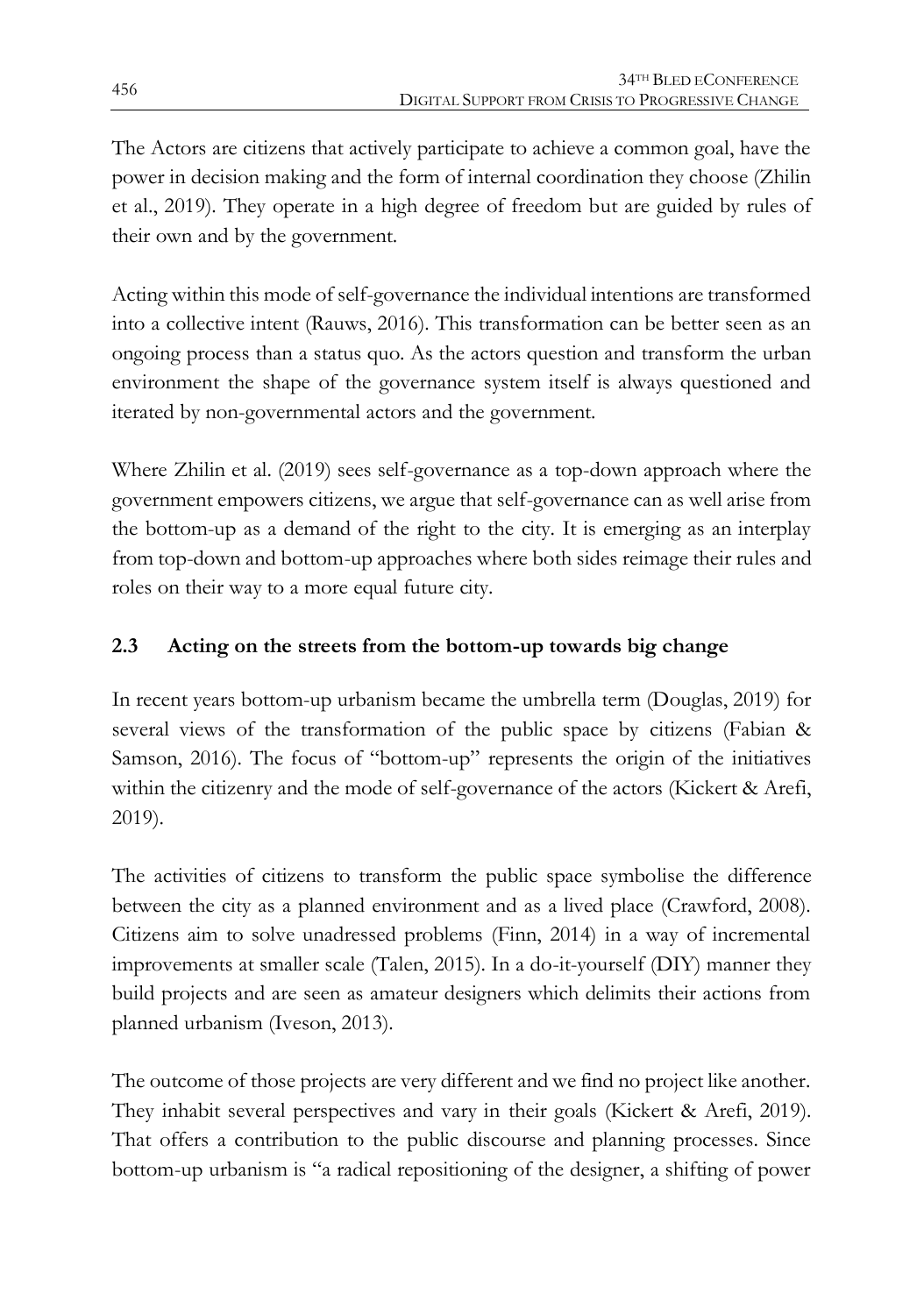from the professional expert to the ordinary person" (Crawford, 2008) there are opportunities for planners to learn from citizen's projects. This contribution is inhabitant in the perspective of Tactical Urbanism with its mantra "short-term action for long-term change" (Lydon & Garcia, 2015). It is seen as a way to provide new insights of citizens through their activities and clarify the meanings by providing physical evidence (Silva, 2016). Even though their concrete projects are often of temporary nature. But like the transformation of parking lots with immediate results and the scope towards bigger change, it is the mentality to prototype an object which is transformed and tested while used to become a symbol for a future vision. A vision not of a concrete spatial situation but an opening for like-minded ideas.

#### **2.4 Urban participation on participatory platforms**

As shown before we have a good understanding of the governance mode and the activities of bottom-up urbanism. There has been serveral studies that show the usage of technology in participatory processes (Desouza & Bhagwatwar, 2014; Ertiö & Bhagwatwar, 2017; Falco & Kleinhans, 2018; Gün et al., 2019; Senbel & Church, 2011). But there has been no focus on the self-governance level on participatory platforms. In their work Desouza & Bhagwatwar (2014) studied 38 platforms of the biggest cities in the U.S. to reveal different archetypes in the lower (consultation, placatation) and higher level (partnership) of Arnstein's Ladder. Gün et al. (2019) analysed 25 platforms with only three platforms in the highest level of participation (e.g. self-goverance). Falco & Kleinhans (2018) provide a broad overview with 113 platforms and find 11 self- goverance platforms but not all of them in a public interest context. All of those empirical studies show a current status of all levels of participation on technology-enabled platforms and help to shape the understanding of the differences between the levels but did not specify the level of self-governance. This broad field in the full range of participation levels is more and more getting into the focus of researchers. And so are the definitions of participatory platforms in general: There are different types in the manner of levels of participation and the intensity of the actors' involvement (Falco & Kleinhans, 2018). Those actors are all individuals and organizations who interact with the city, e.g the residents, activists, public agencies, non-governmental organizations, businesses (Desouza & Bhagwatwar, 2014). A participatory platform has specific goals within its purpose and offers a range of attractors or functionalities to enable participation (e.g. information distribution, group organisation or idea voting) or data collection (e.g.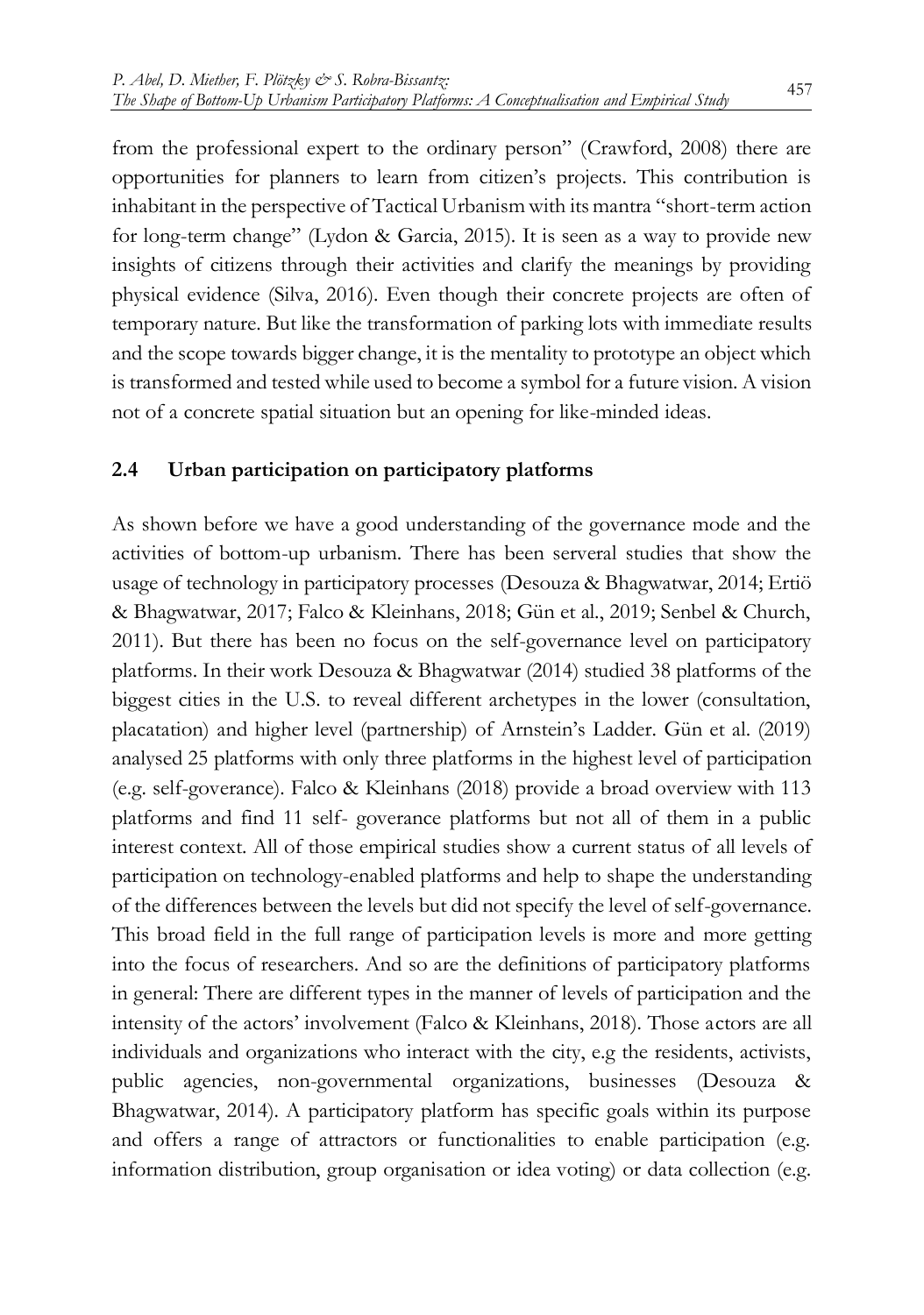tracking apps). Those come in different mediums that differ in online and offline (Desouza & Bhagwatwar, 2014).

#### **2.5 Definition**

As shown in the sections before there are several views that led us to the concept of bottom-up urbanism platforms. To describe it with the onion metaphor of Zhilin et al. (2019) we believe that the layers of our concepts are interweaved into each other. With a closer look and the perspective of Nam & Pardo (2011) and the dimensions of Gil-Garcia et al. (2020) we see all components addressed.

The technology factor (or information technology) in form of a participatory platform is working as an enabler of participation, offers information availabilty and shows progress in a transparent manner and acts as a supportive structure for the other components. The human factors are covered in our concept through the focus on the citizens as the actors (from the bottom-up and DIY) and the transfer of power towards them or annexation of rights by them (self-governance) which is directly linked to the institutional factors as well. And we see contribution to the discourse of future cities, first, provided by the platform as a new governance system in constant development and, second, by the outcome in form of projects. Within the institutional factors our concept should be seen as a collaborative approach of cities and citizens. To merge the sections before we offer the following definition:

Bottom-up Urbanism platforms focus on providing power to the actors of cities. They are specific playgrounds of self-governance guided by rules where citizens propose, develop and implement their projects. The citizens and civic organizations build urban interventions as small scale and short-term solutions to address specific problems. This offers a tangible contribution to the ongoing discourse of future cities and a new mode how we want to shape the future of our cities. The main components of these platforms are online mechanisms providing participation through different levels (e.g. start a project, crowdfunding) to involve a broader part of the citizenry and offline components (e.g. workshops, local funding) to complement and enhance digital mechanisms.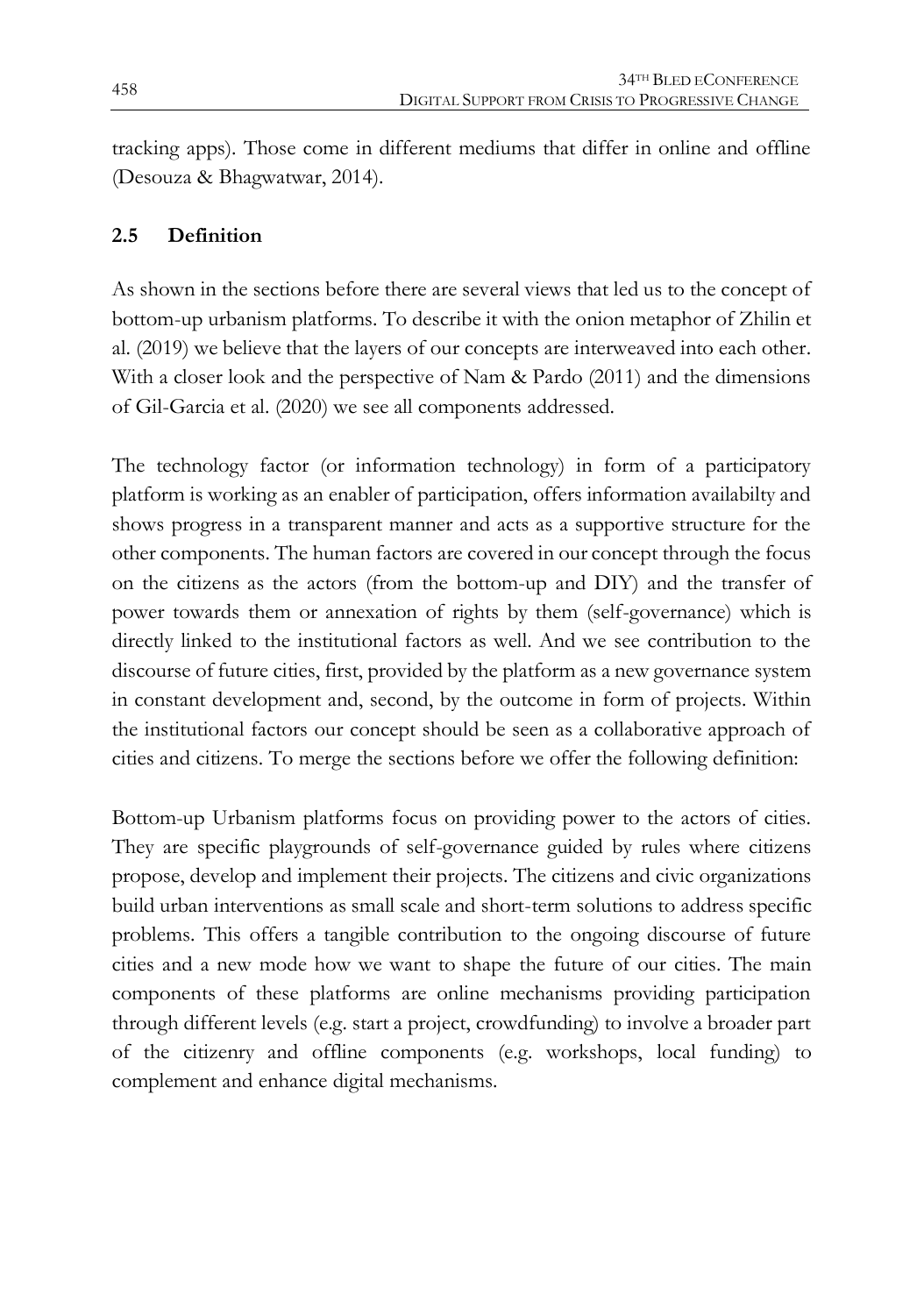#### **3 Methodology & study design**

This study is divided into two parts. Part A, is dedicated to the question how a coherent conceptual definition can be developed from previous research contributions. Based on a systematic literature review, the described conceptualizations were realized by integrating different concepts and approaches.

Part B, includes the construction of a database of existing participation platforms, the development of a qualitative research design, as well as their subsequent evaluation and selection. Several different steps were performed in Part B.

Step 1 includes a second systematic literature review, a questioning of experts and a detailed internet research, which identified a total of 143 established participation platforms.

In step 2, the focus was to identify participation platforms that provide their users with the highest level of participation, the analysis was assessed by two independent raters. Using the conceptualization and the information publicly available on the platforms, the following questions had to be answered positive:

Does the platform provide functions that enable citizens to create their own projects for the public space? Does the platform empower citizens to implement these projects? Were most of the projects realized by the citizens themselves? Only the platforms that met these criteria were included in the further analysis, which reduced the sample to 26 participation platforms.

| Platform name   |                |               |                    |
|-----------------|----------------|---------------|--------------------|
| Co-citoyens     | Ecocrowd       | Gapfiller     | Gut für Nürnberg   |
| Hannover machen | Ioby           | Moveforhunger | Open Berlin        |
| Place2help      | Patronicity*   | Platzprojekt* | Raumpioniere*      |
| Rabryka*        | Schützenplatz  | Sandkasten*   | Startnext          |
| Spacehive       | Sagerdersamler | Urbaneoasen   | Urbangreenewcastel |
| Voorjebuurt*    | Wechange       | Yooweedoo*    |                    |

#### **Table 1: Sample table**

Source: own elaboration; \*completed the questionnaire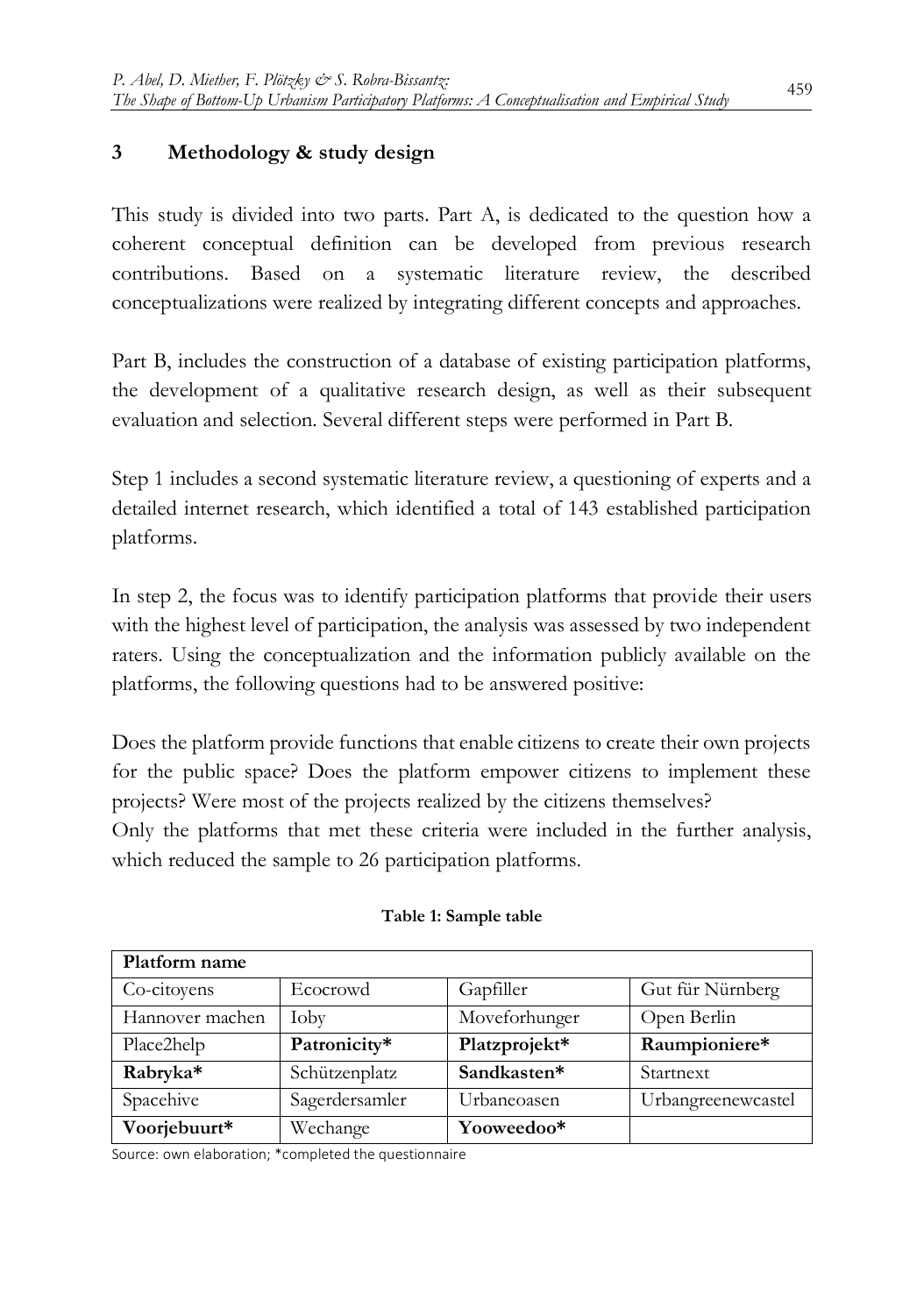In step 3, the relevant characteristics of the participation platforms have been defined. In consideration of the existing variability, we selected only those categories, which reflect the most widespread similarities and differences (e.g. number of active users or focus of participation). The data was collected primarily from the main websites of the platforms, and less frequently from secondary sources (e.g. Internet archive – "wayback machine"). If important platform components have changed over time, the current information was used and earlier changes were not taken into account. Platforms not active anymore were not taken into account and reduced the study sample to 23 platforms which are listed in Table 1.

In step 4, a questionnaire was sent to the platform operators. A total of seven platforms completed the questionnaire, which corresponds to an average response rate of 33%. Two platform operators rejected a participation and 12 didn't response to our request. In addition to our previously data collection, the questionnaire included a query of non-free-access information related to organizational structure (e.g. funding, personnel). The analysis of this data was performed purely descriptively to gain an initial impression of the characteristics of existing participation platforms.

#### **4 Results**

The results are divided into two parts. The first section (A) presents the integrated results of the descriptive analysis of studied participation platforms. The second section (B) reports the results of the qualitative questionnaire survey.

First, it is important to describe relevant distinguishing dimensions for the analysed platforms ( $n = 23$ ). As a recent phenomenon, the digital participation platforms within this sample were founded between 2009 and 2019. In fact,  $n = 2$  (8.70%) platforms (Open Berlin, 2017; Place2help, 2020) are not active or going to be terminated. In addition,  $n = 2$  (8.70%) platforms (Urbaneoasen, 2020; Gapfiller, 2019) were conceptually transformed into non-participatory platforms. The average duration of activity (cut-off date:  $12/31/2020$ ) comes to  $M = 6.74$  (SD = 3.55) years.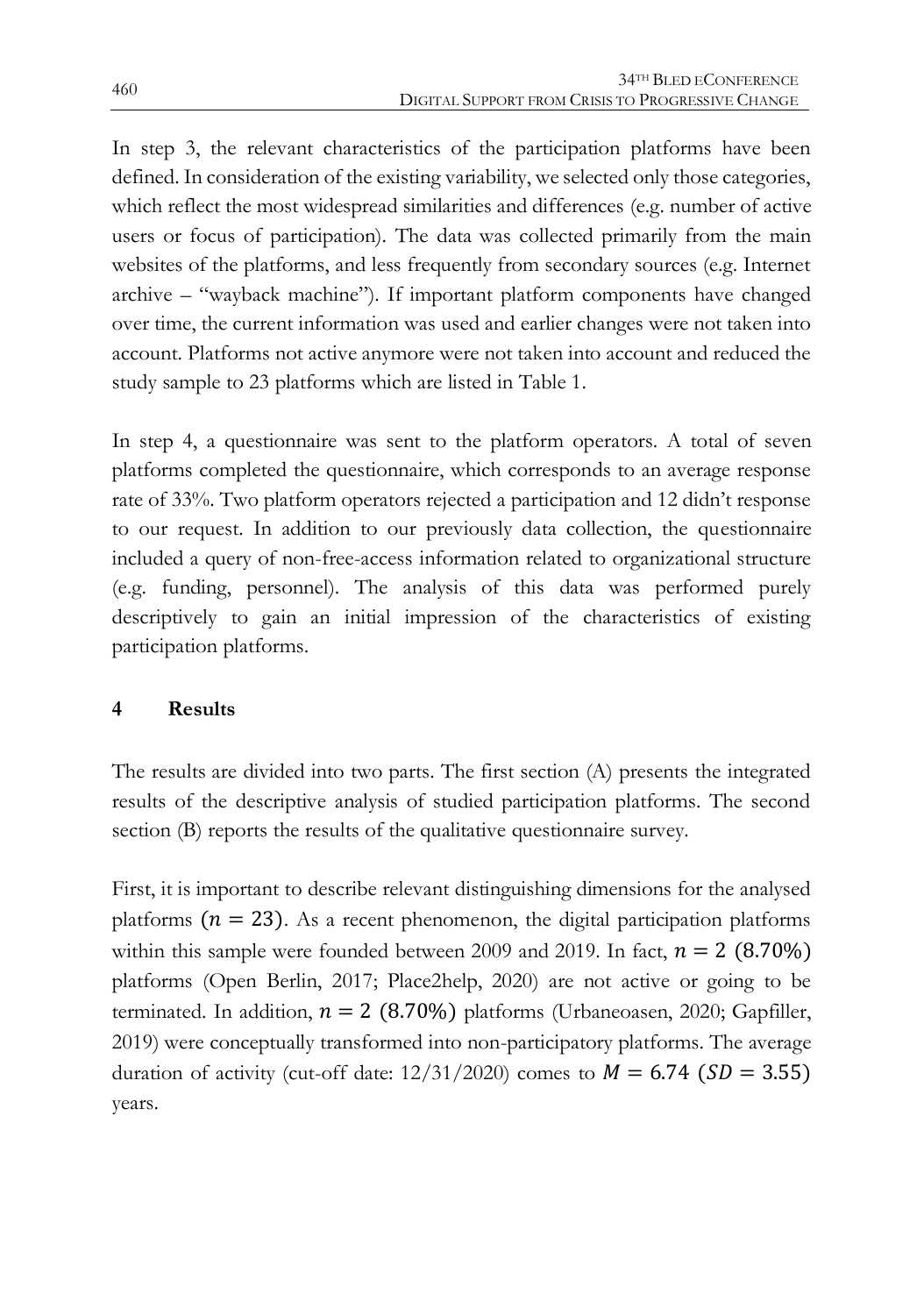An important component of any digital participation platform is the number of participation options, referred in the following as participation mechanisms. One can distinguish between 9 various mechanisms, depending on the depth of participation: Information, Like, Follow, Comment, Share, Crowdfunding, (Offline) Participation/Assistance, Join and Start Own Project. On average, platforms provided multiple mechanisms to their users  $(M = 5.17, SD = 1.99)$ . Considering the participation focus, three relevant main priorities could be identified. Thus, 8 platforms focused on the implementation of projects (37.78%), 4 platforms focused on discussion (17.39%) and 11 platforms focused on funding (47.83%). In terms of projects, an average of  $M = 137.13$  ( $Mdn = 37.00$ ) were initiated per year, although the number varied widely  $(SD = 231.01, IQR = 134)$ . A total of 16 platforms (69.57%) support their users through professional support services (e.g., coaching; [self-] learning). The degree of networking varies within the sample  $(n =$ 22), averaging  $M = 29.86$  (*SD* = 30.57) network partners. One platform ( $n =$ 1) was excluded from the network analysis due to lack of available data.

Second, to make the results more precise, data collection was carried out in the form of a self-developed questionnaire. A total of  $n = 21$  platforms were surveyed, with a response rate of 33.33% ( $n = 7$ ). Individual data points were missing. The exact sample size was reported in such cases. The questionnaire was rated  $(n = 6)$  on a scale of 1 ("Very poor") to 10 ("Very good") as good  $(M = 7.33, SD = .82)$ . In the following, superordinate characteristics are presented first. Secondly, the qualitative results are reported separately by platform.

The participation platforms have an average of  $M = 4.57$  ( $SD = 3.82$ ) employees and  $M = 20.92$  (SD = 39.47) other persons, e.g., voluntaries  $(n = 6)$ . On average,  $M = 631$  ( $Mdn = 489$ ) projects were launched. The number of projects varied widely ( $SD = 682$ ;  $IQR = 863$ ). An average of  $M = 544$  ( $Mdn = 228$ ) were successfully implemented  $(SD = 679; IQR = 776)$ . Regarding the analyses of all projects, the Rabryka platform indicated only a reference frame of the calendar year 2019. The number of makers ( $M = 903$ ,  $Mdn = 400$ ) varied widely (SD = 987,  $IQR = 1730$ ). The average number of network partners is  $M =$ 48 ( $SD = 39$ ). On a scale of 1 ("Very poor") to 10 ("Very good"), the willingness of public partners to cooperate  $(M = 7.86, SD = 1.95)$  as well as the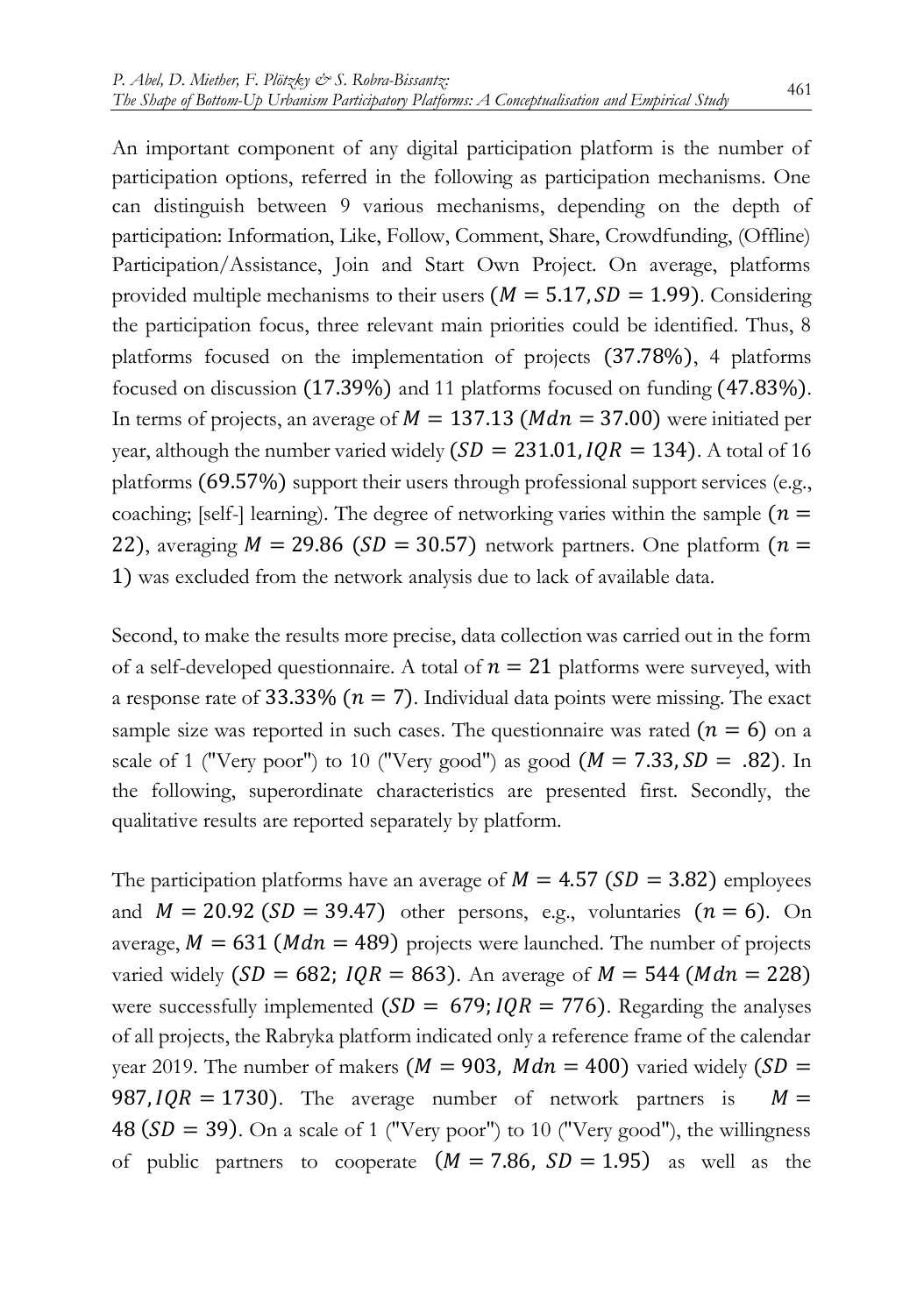collaboration with regional actors ( $n = 6, M = 8.00, SD = 2.10$ ) were rated as high.

#### **5 Discussion and Conclusion**

Our main contribution is the comprehensive conceptualization through the integration of existing research to promote the understanding of the functioning of bottom-up urbanism participatory platforms. In addition, an adequate description of the population is given. That leads to a fundation for future research and the identification of relevant topics for the practical domain.

With regard to the population, the heterogeneity of the digital participation platforms was particularly evident. Above all, this made it difficult to compare the platforms. For example, the number of projects in the sense of "food donation campaign" from Moveforhunger can only be compared with difficulty with the "installation of containers" for initiatives from the Platzprojekt. In the future, fundamental conceptual differences within the platforms should lead to the distinction between different subpopulations.

In our study, we examined platforms that were well funded and were able to retain several employees. But also platforms that have given up or turned away from a participatory concept. Platforms which offer crowdfunding seem to have a more solid business model but there are no clear indications to break it down to that point. We found innovative participation approaches e.g. the combination of crowdfunding for citizens and institutional funding as match funding from Patronicity or a mixed campaign to provide funds, helping hands, expert knowledge and material donations from Raumpioniere.

Future research should not only examine the view of the platforms and their founders but also the citizens themselves, the city government and other stakeholders to provide implications for business models and for platform design. A further point is the question of which participation mechanisms in practice exert the most influence on the participation experienced. It is also important to question whether more participation mechanisms automatically mean a positive effect.

In the broader context of smart cities we shed light on a practical phenomenon that offers the foundation for further discussions and could be an inspiration to take the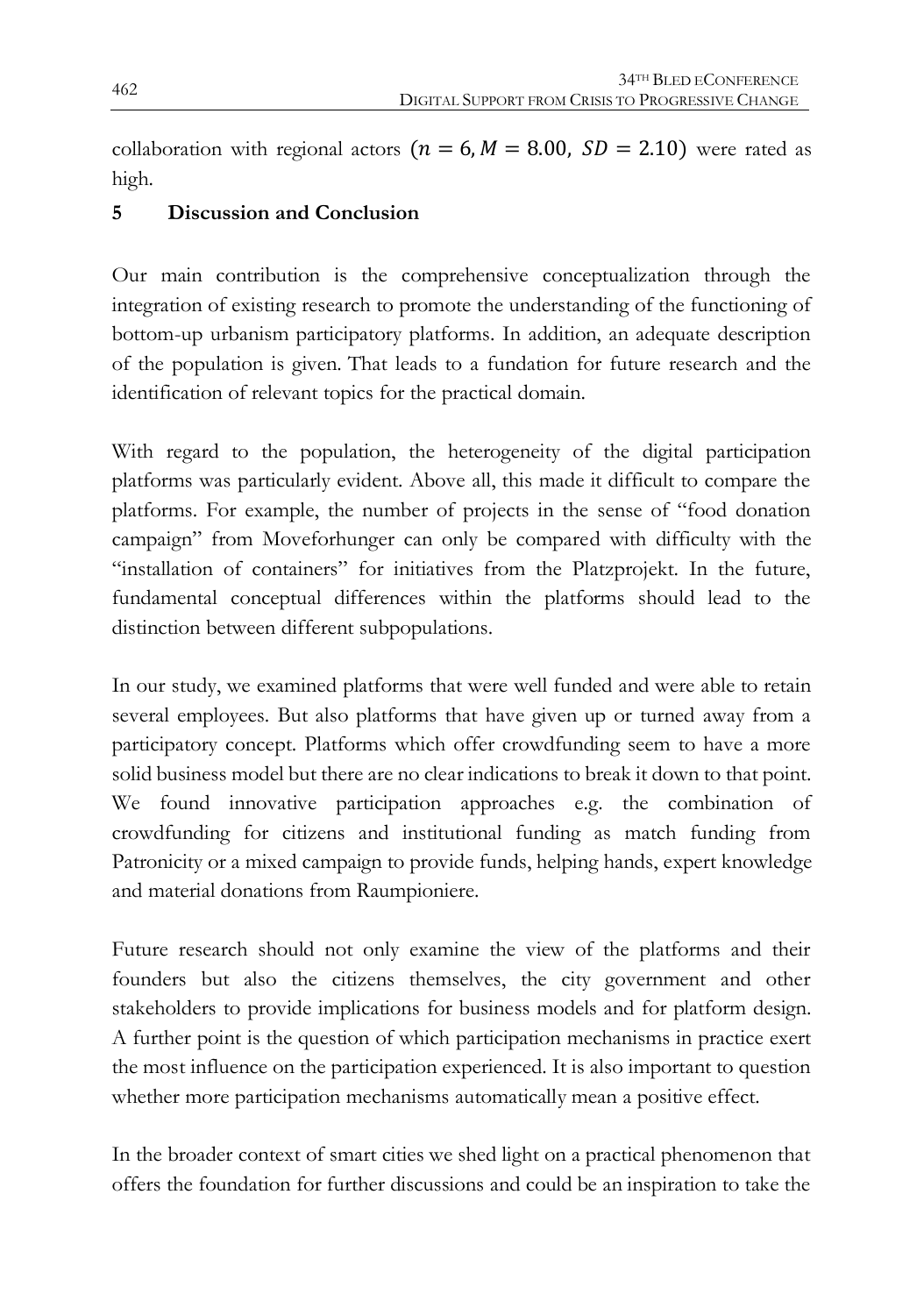discourse on a more concrete level. We believe that our conceptualization should be communicated into the practical domain of platform providers to help them get a better understanding of their role within the field of participatory platforms.

#### **References**

- Abel, P., Stuwe, C., & Robra-Bissantz, S. (2019). A.1 Design Claims für Community-Plattformen im Kontext des bottom-up Urbanism. Communities in New Media: Researching the Digital Transformation in Science, Business, Education and Public Administration - Proceedings of 22nd Conference GeNeMe, 1–11.
- Anttiroiko, A.-V. (2016). City-as-a-Platform: The Rise of Participatory Innovation Platforms in Finnish Cities. Sustainability, 8(9), 922. https://doi.org/10.3390/su8090922
- Arnouts, R., van der Zouwen, M., & Arts, B. (2012). Analysing governance modes and shifts Governance arrangements in Dutch nature policy. Forest Policy and Economics, 16, 43–50. https://doi.org/10.1016/j.forpol.2011.04.001
- Arnstein, S. R. (1969). Journal of the American Planning Association A Ladder Of Citizen Participation. Journal of American Institute of Planners, 35(4), 216–224. https://doi.org/10.1080/01944366908977225
- Caragliu, A., Del Bo, C., & Nijkamp, P. (2011). Smart Cities in Europe. Journal of Urban Technology, 18(2), 65–82. https://doi.org/10.1080/10630732.2011.601117
- Cardullo, P., & Kitchin, R. (2019). Being a 'citizen' in the smart city: up and down the scaffold of smart citizen participation in Dublin, Ireland. GeoJournal, 84(1), 1–13. https://doi.org/10.1007/s10708-018-9845-8
- Cowley, R., Joss, S., & Dayot, Y. (2018). The smart city and its publics: insights from across six UK cities. Urban Research & Practice, 11(1), 53–77.
	- https://doi.org/10.1080/17535069.2017.1293150
- Crawford, M. (2008). The current state of everyday urbanism. Everyday Urbanism: Expanded Edition, 12–15.
- de Waal, M. (2011). The ideas and ideals in urban media. In M. Foth, L. Forlano, C. Satchell, & M. Gibbs (Eds.), From Social Butterfly to Engaged Citizen: Urban Informatics, Social Media, Ubiquitous Computing, and Mobile Technology to Support Citizen Engagement (pp. 5–20). Cambridge, Massachusetts: MIT Press.
- de Waal, M., & de Lange, M. (2019). Introduction—The Hacker, the City and Their Institutions: From Grassroots Urbanism to Systemic Change. In The Hackable City (pp. 1–22). Singapore: Springer Singapore. https://doi.org/10.1007/978-981-13-2694-3\_1
- de Waal, M., & Dignum, M. (2017). The citizen in the smart city. How the smart city could transform citizenship. It - Information Technology, 59(6). https://doi.org/10.1515/itit-2017-0012
- Desouza, K. C., & Bhagwatwar, A. (2014). Technology-Enabled Participatory Platforms for Civic Engagement: The Case of U.S. Cities. Journal of Urban Technology, 21(4), 25–50. https://doi.org/10.1080/10630732.2014.954898
- Douglas, G. C. C. (2019). Privilege and Participation: On the Implications and Social Contradictions of Bottom-Up Urbanisms. In The Palgrave Handbook of Bottom-Up Urbanism (pp. 305– 321). Cham: Springer International Publishing. https://doi.org/10.1007/978-3-319-90131- 2\_19
- Ertiö, T.-P. (2015). Participatory Apps for Urban Planning—Space for Improvement. Planning Practice & Research, 30(3), 303–321. https://doi.org/10.1080/02697459.2015.1052942
- Ertiö, T.-P., & Bhagwatwar, A. (2017). Citizens as planners: Harnessing information and values from the bottom-up. International Journal of Information Management, 37(3), 111–113. https://doi.org/10.1016/j.ijinfomgt.2017.01.001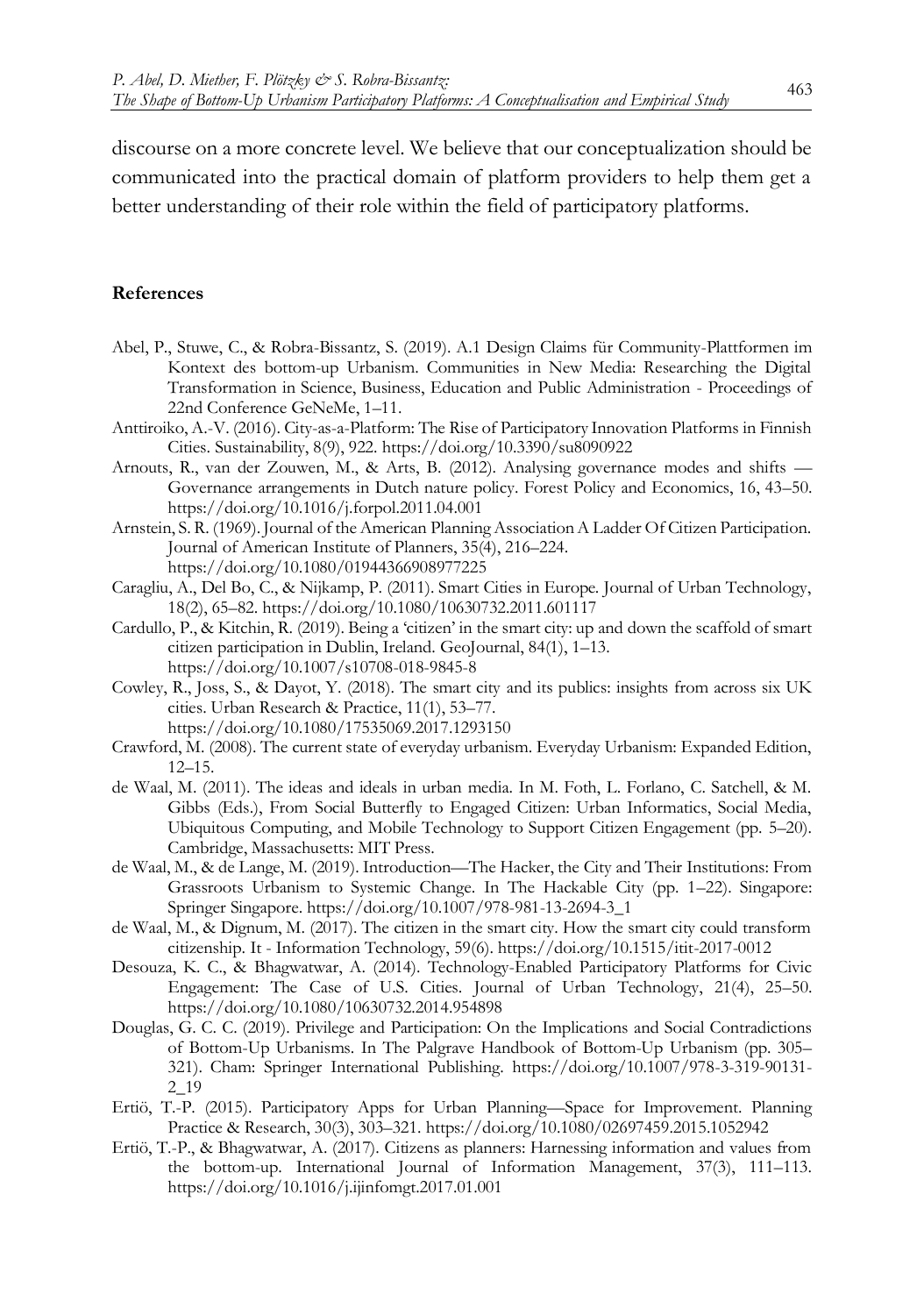- Fabian, L., & Samson, K. (2016). Claiming participation a comparative analysis of DIY urbanism in Denmark. Journal of Urbanism: International Research on Placemaking and Urban Sustainability, 9(2), 166–184. https://doi.org/10.1080/17549175.2015.1056207
- Falco, E., & Kleinhans, R. (2018). Beyond technology: Identifying local government challenges for using digital platforms for citizen engagement. International Journal of Information Management, 40, 17–20. https://doi.org/10.1016/j.ijinfomgt.2018.01.007
- Finn, D. (2014). DIY urbanism: implications for cities. Journal of Urbanism: International Research on Placemaking and Urban Sustainability, 7(4), 381–398. https://doi.org/10.1080/17549175.2014.891149
- Foth, M. (2017). Participation, Co-Creation, and Public Space. The Journal of Public Space, 2(4), 21. https://doi.org/10.5204/jps.v2i4.139
- Gil-Garcia, J. R., Gasco-Hernandez, M., & Pardo, T. A. (2020). Beyond Transparency, Participation, and Collaboration? A Reflection on the Dimensions of Open Government. Public Performance & Management Review, 43(3), 483–502. https://doi.org/10.1080/15309576.2020.1734726
- Gün, A., Demir, Y., & Pak, B. (2019). Urban design empowerment through ICT-based platforms in Europe. International Journal of Urban Sciences, 1–27. https://doi.org/10.1080/12265934.2019.1604250
- Hajer, M. A. (2016). On being smart about cities: Seven considerations for a new urban planning and design. In A. Allen, A. Lampis, & M. Swilling (Eds.), Untamed Urbanisms (pp. 50–63). London: Routledge.
- Iveson, K. (2013). Cities within the City: Do-It-Yourself Urbanism and the Right to the City. International Journal of Urban and Regional Research, 37(3), 941–956. https://doi.org/10.1111/1468-2427.12053
- Keymolen, E., & Voorwinden, A. (2020). Can we negotiate? Trust and the rule of law in the smart city paradigm. International Review of Law, Computers & Technology, 34(3), 233–253. https://doi.org/10.1080/13600869.2019.1588844
- Kickert, C., & Arefi, M. (2019). Introduction. In M. Arefi & C. Kickert (Eds.), The Palgrave Handbook of Bottom-Up Urbanism (pp. 1–10). Cham: Springer International Publishing. https://doi.org/10.1007/978-3-319-90131-2\_1
- Kooiman, J. (2003). Governing as Governance. London: Sage.
- Lefebvre, H. (1968). The Right to the City. In E. Kofman & E. Lebas (1996) (Hg.) Writings on cities (pp. 63–181). Cambridge: Blackwell.
- Lombardi, P., Giordano, S., Farouh, H., & Yousef, W. (2012). Modelling the smart city performance. Innovation: The European Journal of Social Science Research, 25(2), 137–149. https://doi.org/10.1080/13511610.2012.660325
- Lydon, M., & Garcia, A. (2015). Tactical Urbanism. Tactical Urbanism. Washington, DC: Island Press/Center for Resource Economics. https://doi.org/10.5822/978-1-61091-567-0
- Nam, T., & Pardo, T. A. (2011). Conceptualizing smart city with dimensions of technology, people, and institutions. In Proceedings of the 12th Annual International Digital Government Research Conference on Digital Government Innovation in Challenging Times - dg.o '11 (p. 282). New York, New York, USA: ACM Press. https://doi.org/10.1145/2037556.2037602
- Rauws, W. (2016). Civic initiatives in urban development: self-governance versus self-organisation in planning practice. Town Planning Review, 87(3), 339–361. https://doi.org/10.3828/tpr.2016.23
- Schinkel, U., Jain, A., & Schröder, S. (2014). Local Action and Participation. Berlin: Jovis.
- Senbel, M., & Church, S. P. (2011). Design Empowerment. Journal of Planning Education and Research, 31(4), 423–437. https://doi.org/10.1177/0739456X11417830
- Silva, P. (2016). Tactical urbanism: Towards an evolutionary cities' approach? Environment and Planning B: Planning and Design, 43(6), 1040–1051. https://doi.org/10.1177/0265813516657340